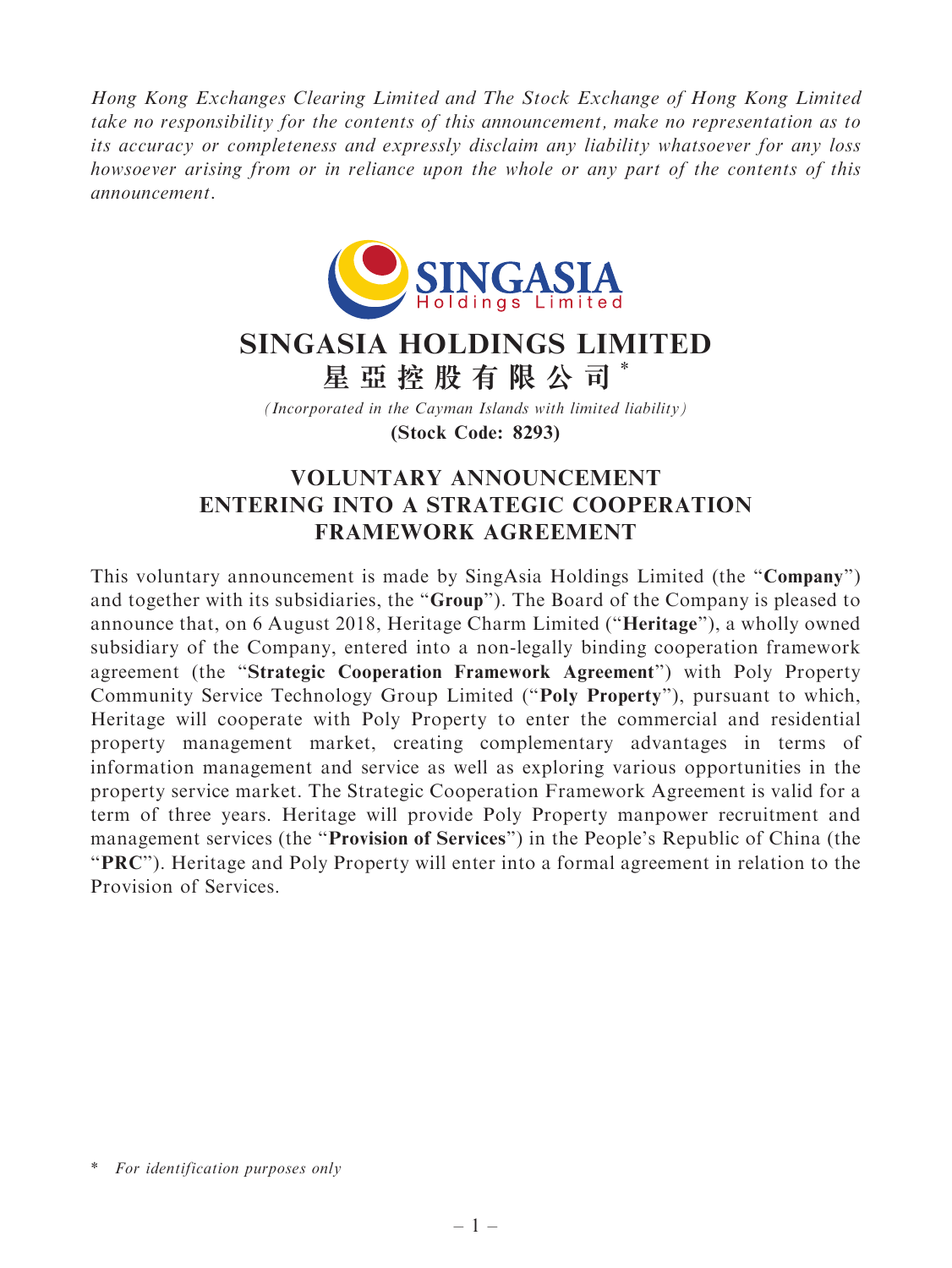## INFORMATION ON POLY PROPERTY

Poly Property is a company incorporated in Cayman Islands with limited liability, an independent third party not connected with the Company and its connected persons. Poly Property's parent company, Shenzhen Poly Property Management Group Co., Ltd. (''Shenzhen Poly Property''), is a property service enterprise which was established in the PRC in 2001. Shenzhen Poly Property is principally engaged in property asset management including but not limited to property management, e-commerce, technological innovation and asset management. Currently, Shenzhen Poly Property's business is located in Shenzhen, Beijing, Shanghai, Guangzhou, Chongqing, Nanjing, Wuhan, Chengdu, Lanzhou, Sanya, Fuzhou, Xiamen, Nanning, Xi'an, Dongguan, Kunming, Suzhou, Wuxi, Xuzhou, Huizhou, Beihai and Changan. It has more than 70 molecular companies in Dataishan, Taizhou, Urumqi, Zibo, Qujing and other large and medium-sized cities.

## REASONS FOR AND BENEFITS OF ENTERING INTO THE STRATEGIC COOPERATION FRAMEWORK AGREEMENT

The Group is principally engaged in providing manpower outsourcing services, manpower recruitment services and manpower training services based in Singapore.

By entering into the Strategic Cooperation Framework Agreement, with the alliance with Poly Property and Shenzhen Poly Property, the Board believes that the Group is able to enrich and strengthen the current offerings and capabilities of manpower outsourcing services, leveraging on the advantages, resources and management experiences. Meanwhile, providing a prime opportunity and synergistic effect to expand its manpower outsourcing business geographically from Singapore to the PRC and to expand the client segment from hospitality industry to commercial property and residential property industry.

The Board believes that, through the in-depth strategic cooperation, both parties will create synergy in human resources management and increase their market competitiveness, which is beneficial to the long term development of both parties.

As at the date of this announcement, no definitive agreement in relation to the Provision of Services has been entered into by the Group. As the Provision of Services contemplated under the Strategic Corporation Framework Agreement may or may not materialize, shareholders and potential investors of the Company are reminded to exercise caution when dealing in the shares of the Company.

> By order of the Board SingAsia Holdings Limited Sim Hak Chor Chairman

Hong Kong, 6 August 2018